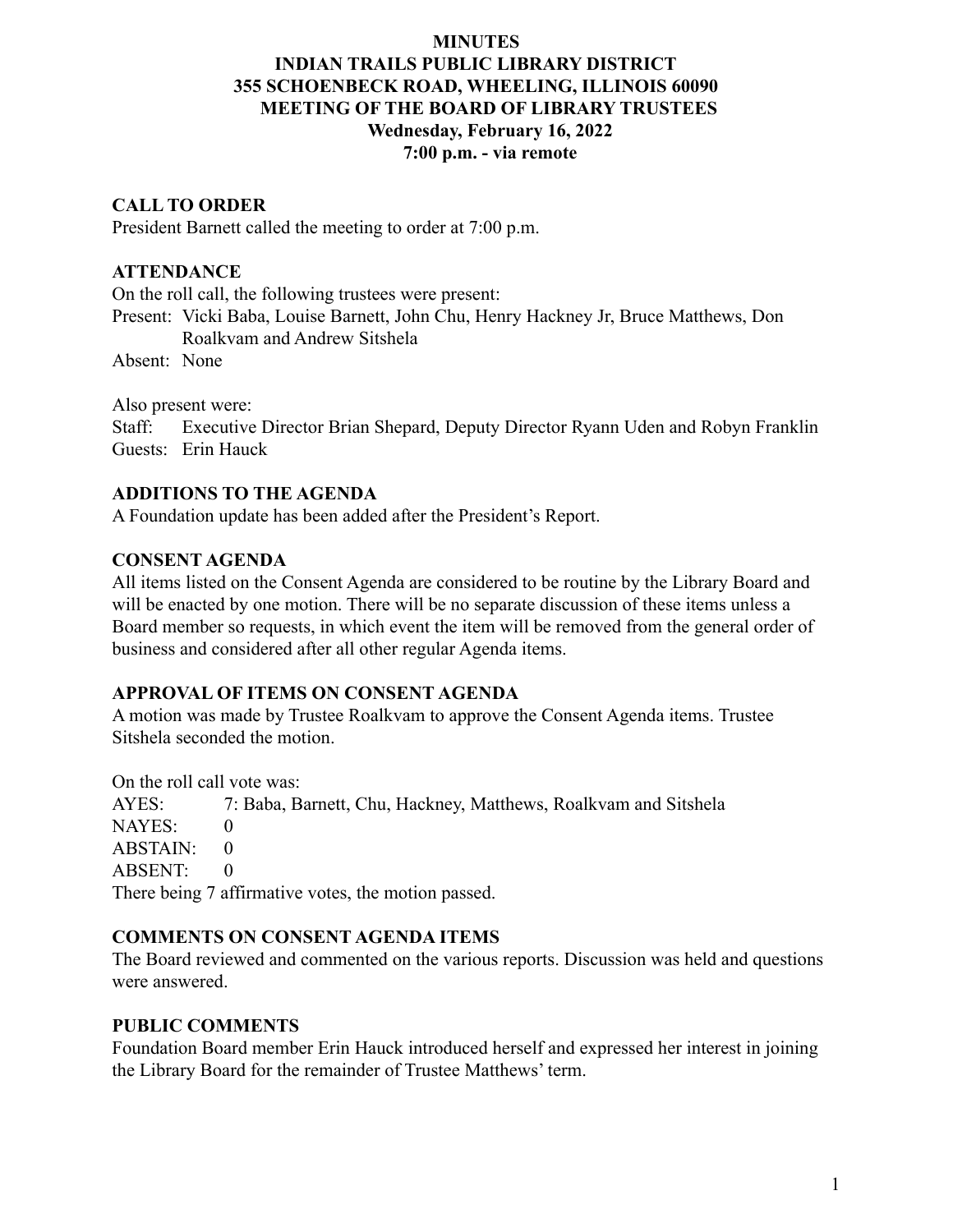#### **MINUTES**

# **INDIAN TRAILS PUBLIC LIBRARY DISTRICT 355 SCHOENBECK ROAD, WHEELING, ILLINOIS 60090 MEETING OF THE BOARD OF LIBRARY TRUSTEES Wednesday, February 16, 2022 7:00 p.m. - via remote**

# **UNFINISHED BUSINESS**

#### **Programs and Services Update**

Deputy Director Uden discussed the Digital and Maker Services Re-energizing recess that will take place in March. She noted that during this time the Launch Pad and Media Labs will be closed while staff meet together, attend training, perform equipment maintenance, visit area Makerspaces and explore new creative experiences to bring to our members. Deputy Director Uden also discussed the adjustment to our services. We are preparing to bring back toys and the ball machine in the Youth Services area at the beginning of March. We are also planning on opening up the vending machines when the Cook County Vaccination Mandate is no longer in effect.. We will be changing our signage to reflect the expiration of the mask mandate. We will say that "masks are recommended, not required". We are also planning to bring back in-person programs, homebound deliveries and ESL Lab hours at the beginning of March. Both in-person and virtual programs will be available for members in March and April.

### **NEW BUSINESS**

### **Trustee - Future Vacancy**

President Barnett discussed that with Trust Matthews leaving the Board, we will need to fill the vacancy for 1 year. Trustees discussed the options of how to fill the seat. The opening will be posted on our website and in the library. Interested candidates are asked to submit a completed questionnaire by March 4th.

# **FY2022 - 2023 Budget Calendar**

Executive Director Shepard shared the FY 2022 - 2023 budget calendar, which highlights the steps leading up to presenting the final budget to the Board in September.

# **TREASURER'S REPORT**

Trustee Matthews presented the financial reports. The funds were in balance with a total of \$8,817,413.70 at the end of January, 2022 in the various accounts. The reports were discussed and questions were answered.

#### **TREASURER'S WARRANT #873**

After reviewing selected invoices, Trustee Matthews made a motion to approve Warrant #873 for \$544,030.86. Trustee Roalkvam seconded the motion.

On the roll call vote was:

AYES: 7: Baba, Barnett, Chu, Hackney, Matthews, Roalkvam and Sitshela NAYES: 0 ABSTAIN: 0 ABSENT: 0 There being 7 affirmative votes, the motion passed.